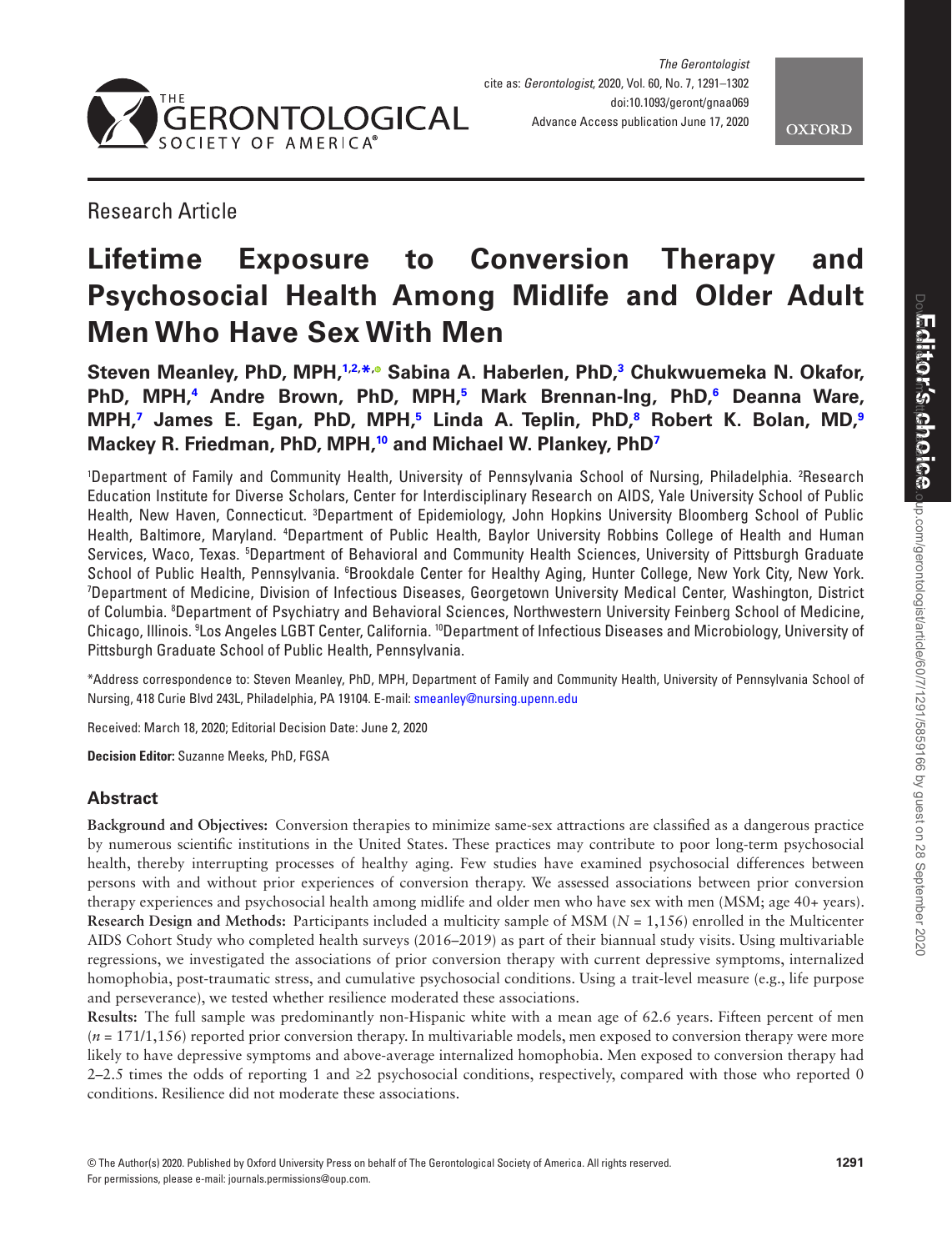**Discussion and Implications:** Conversion therapies are nonaffirming social stressors for MSM and may compromise critical psychosocial aspects of healthy aging among MSM.

**Keywords:** Sexual orientation change efforts, Stigma, Gay and bisexual men, Mental health, Aging

Men who have sex with men (MSM) in the United States are greater burdened by psychosocial health disparities (e.g., depression, substance abuse) across the life course compared to their heterosexual counterparts ([King &](#page-11-0)  [Richardson, 2017](#page-11-0)). These disparities are more pronounced when accounting for intersecting marginalized statuses (e.g., race/ethnicity, HIV serostatus; [Fredriksen-](#page-10-0)[Goldsen, Hoy-Ellis, Goldsen, Emlet, & Hooyman, 2014](#page-10-0)). Researchers have previously underscored how minority stress contributes to psychosocial disparities that burden sexual minority populations over the life course [\(Meanley](#page-11-1)  [et al., 2019](#page-11-1); [Meyer, 2015\)](#page-11-2). Sexual minority stress can co-occur and manifest as experiences of stigma at interpersonal (e.g., discrimination, violence) and psychological levels (e.g., internalized homophobia, sexual identity concealment). These experiences uniquely victimize same-sexattracted persons based on their perceived or known sexual minority status and often elicit chronic stress and consequent psychosocial health sequelae, including depression and suicidality [\(Hoy-Ellis & Fredriksen-Goldsen, 2016](#page-10-1); [Meyer, 2015\)](#page-11-2).

Monitoring minority stressors is pertinent to understanding psychosocial well-being across the life course in MSM populations. MSM currently in midlife and older adulthood (≥40 years old) were among the first generation of same-sex-attracted individuals to live openly about their sexual identities in increasing numbers [\(Wight, Harig,](#page-11-3)  [Aneschensel, & Detels, 2016;](#page-11-3) [Wight, LeBlanc, DeVries, &](#page-11-4)  [Detels, 2012](#page-11-4)). While collectively fighting for visibility and acceptance, many were challenged to navigate explicit societal expectations that rigidly supported heterosexist norms on gender and sexuality ([Orel, 2014\)](#page-11-5). Pervasive societal homophobia increased these men's vulnerability to sexuality-related marginalization and, in turn, poor psychosocial well-being ([Yarns, Abrams, Meeks, & Sewell,](#page-11-6)  [2016](#page-11-6)). In prior studies, researchers have highlighted how homophobic experiences like sexuality-related family rejection in adolescence have been associated with negative psychosocial outcomes in adulthood ([Austin, Herrick, &](#page-10-2)  [Proescholdbell, 2016\)](#page-10-2). Minimizing adversity in adolescence and early adulthood, especially related to sexual identity integration, is critical to improving equity in long-term psychosocial development among same-sex-attracted adults ([Clark, Caldwell, Power, & Stansfeld, 2010](#page-10-3)).

As a form of homophobic abuse and victimization, ([Cella, 2014](#page-10-4); [Cramer, Golom, LoPresto, & Kirkley, 2008](#page-10-5); [Dubrowski, 2015\)](#page-10-6), conversion therapies (interchangeably known as reparative therapies, sexual reorientation therapies, or sexual orientation change efforts) are among the minority stressors receiving increased attention from

public health researchers [\(Meanley et al., 2020;](#page-11-7) [Ryan,](#page-11-8)  [Toomey, Diaz, & Russell, 2020](#page-11-8)). Rooted in stigmatizing beliefs toward homosexuality, conversion therapies were developed to minimize or eliminate sexual minorities' same-sex attractions and are likely to co-occur with other sexual minority stressors like sexuality-related family rejection ([Beckstead, 2012\)](#page-10-7); however, there is currently no valid scientific evidence demonstrating their effectiveness ([Maccio, 2011](#page-11-9)). Common forms of conversion therapy include aversion/shock therapies, gender norm policing, individual psychotherapies, and religious-focused therapy ([Beckstead, 2012\)](#page-10-7). Though offered by a minority of counselors, therapists, and religious leaders, prominent scientific institutions like the American Medical Association, the American Psychological Association, and the National Association of Social Workers have denounced conversion therapy as dangerous, ineffective, and unethical ([Maccio,](#page-11-9)  [2011](#page-11-9); [Meanley et al., 2020](#page-11-7)). Currently, legislative conversion therapy bans are in effect in 20 states, the District of Columbia, and in several local municipalities across the United States ([Movement Advancement Project, 2019](#page-11-10)).

 Recent estimates indicated that nearly 700,000 sexual and gender minority adults will undergo conversion therapy in their lifetime, with about half of these cases estimated to occur in adolescence ([Mallory, Brown, & Conron, 2018](#page-11-11)). In prior qualitative studies, participants described poor psychosocial consequences postconversion therapy that they attributed to the practice, including depression, suicidality, and internalized homophobia ([Haldeman, 2002](#page-10-8); [Ryan et](#page-11-8)  [al., 2020](#page-11-8); [Shidlow & Schroeder, 2002](#page-11-12)). Research evidence continues to emerge that supports classifying conversion therapies as a health-compromising practice ([Bradshaw,](#page-10-9)  [Dehlin, Crowell, Galliher, & Bradshaw, 2015](#page-10-9); [Meanley,](#page-11-13)  [Egan, & Bauermeister, 2018;](#page-11-13) [Ryan et al., 2020](#page-11-8)). Scholars have recently suggested that conversion therapies often elicit post-traumatic effects arising from a failure to minimize same-sex attractions. These effects are exacerbated by ongoing experiences of sexual identity nonaffirmation from family and community networks [\(Horner, 2010](#page-10-10); [Mercer, 2017\)](#page-11-14). The extent to which these associations have implications for same-sex-attracted individuals' psychosocial well-being in midlife and older adulthood warrants prioritized investigation.

Research with midlife and older MSM presents an opportunity to assess the long-term health implications of conversion therapy given that these men came of age when these therapies were developed and legally practiced in all 50 states ([Beckstead, 2012](#page-10-7)). A recent study found that nearly one in five midlife and older MSM reported any prior conversion therapy [\(Meanley et al., 2020\)](#page-11-7). Insight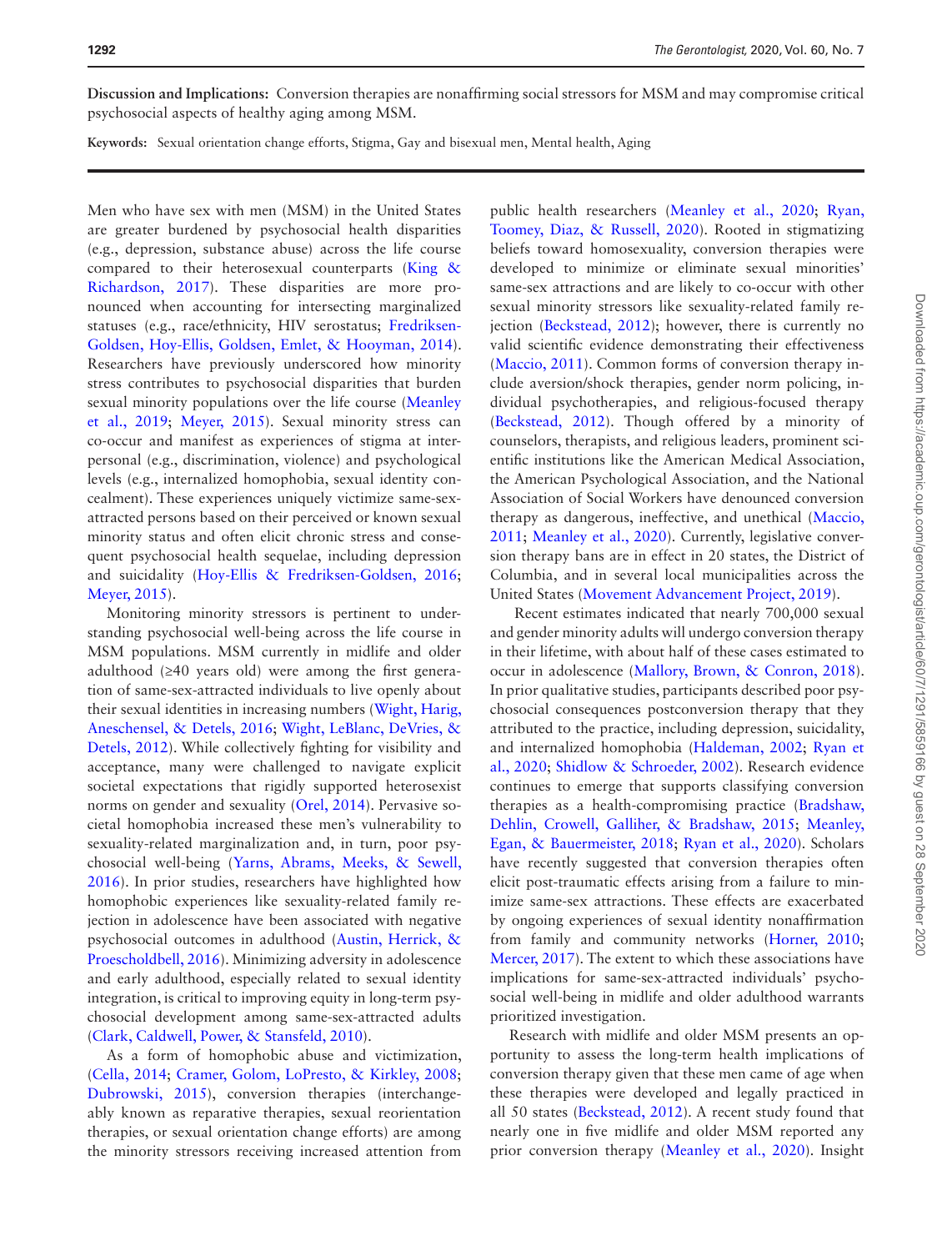into the associations between conversion therapy and later psychosocial health may inform interventions that facilitate healthy aging by enacting measures to prevent or interrupt potential negative health trajectories linked to sexual minority stress among MSM.

Lastly, despite lifetime risks and exposures to sexual minority stressors, numerous studies demonstrate resiliency in overcoming minority stress among MSM [\(Fredriksen-](#page-10-11)[Goldsen, Kim, Shiu, Goldsen, & Emlet, 2015;](#page-10-11) [Herrick](#page-10-12)  [et al., 2013](#page-10-12)). Resilience at the individual level refers to personal characteristics such as life purpose, perseverance, and optimism that promote one's ability to adapt to stress ([King & Orel, 2012](#page-10-13); [Wagnild, 2009a](#page-11-15)). Over time, many midlife and older MSM have been able to capitalize on internal strengths complemented by social resources to minimize the psychosocial consequences imposed by sexual minority stressors and achieve a positive sense of sexual identity [\(Fredriksen-Goldsen et al., 2015](#page-10-11); [Herrick et al.,](#page-10-12)  [2013](#page-10-12)). Accounting for potential health-protective factors may inform resilience-focused interventions to improve psychosocial health for MSM who have undergone conversion therapy.

In this study, we sought to explore the associations between prior histories of conversion therapy and psychosocial well-being in midlife and older MSM. The primary outcomes were depressive symptoms, internalized homophobia, and post-traumatic stress disorder (PTSD). Researchers in prior studies have provided robust evidence indicating that psychosocial conditions often co-occur [\(Tsai](#page-11-16)  [& Burns, 2015\)](#page-11-16); therefore, we sought to assess whether prior conversion therapy was associated with a cumulative (i.e., summation) measure of the three psychosocial conditions. We also aimed to test whether an individuallevel indicator of resilience would serve as a compensatory (independent correlate) or risk-protective (moderating) factor when examining the associations that exposure to conversion therapy have with psychosocial and cumulative outcomes ([Zimmerman et al., 2013\)](#page-11-17). We hypothesized that conversion therapy would have independent, positive associations with depressive symptoms, internalized homophobia, PTSD, and cumulative psychosocial conditions, respectively, and that resilience would moderate these associations.

## **Design and Methods**

#### Multicenter AIDS Cohort Study

Data for the current study come from the Healthy Aging Substudy of the Multicenter AIDS Cohort Study (MACS). Since its inception in 1984, the primary objective of the MACS has been to identify multilevel factors that inform the natural and treatment trajectories of the HIV epidemic among MSM across four urban areas of the United States (Baltimore, MD/Washington, DC; Chicago, IL; Pittsburgh, PA; and Los Angeles, CA). The MACS has enrolled 7,587 MSM, of whom 2,283 were alive and actively enrolled at

the start of the substudy. Active MACS participants visited their respective clinic every 6 months where they completed a battery of physiological exams and behavioral risk surveys. The design has been described extensively in prior publications [\(Kaslow et al., 1987\)](#page-10-14). Only the methods for the current analysis are described. MACS study instruments are accessible at <http://aidscohortstudy.org/>.

The Healthy Aging Substudy consisted of six waves (6-month intervals from April 2016 to March 2019) of collecting behavioral and psychosocial health surveys (paper or computer tablet) conducted either at the participant's home or during biannual study visits. Eligibility for the substudy included being 40 years old by the first data collection wave (April 2016), being present for at least two consecutive MACS visits, and reporting any sexual intercourse with another man since enrolling in the MACS. The lower-age cutoff (40 years) was applied to be consistent with common definitions of middle age from prior sexual minority healthy aging studies [\(Jacobs & Kane, 2012](#page-10-15)). Participants provided informed consent prior to completing surveys. When submitted, their data were uploaded to a secure system accessible only to the research team. All study procedures were approved by the Institutional Review Boards at each MACS study site.

#### Measures

#### **Outcomes: Negative Psychosocial Conditions**

Psychosocial conditions were assessed using validated measures of depressive symptoms, internalized homophobia, and PTSD. Depressive symptoms are routinely collected at MACS visits using the original 20-item *Center for Epidemiological Studies—Depression* (*CES-D*) scale with sum scores dichotomously recoded based on clinically significant cutoffs (0 = <16; 1 =  $\geq$ 16; [Zhang et al., 2012](#page-11-18)). Internalized homophobia was calculated from the 10-item *Internalized Homophobia Scale* assessing participants' attitudes toward their sexual orientation and attraction to men ([Herek, Cogan, Gillis, & Gunt, 1997](#page-10-16)). Items were scored using a five-point Likert scale (strongly disagree to strongly agree). Building off prior assessments of internalized homophobia among MACS participants ([Herrick et al., 2013](#page-10-12)), we calculated the number of indicators from participants who responded with *agree* (3) or *strongly agree* (4) on any of the 10 items. Given no widespread accepted clinical cutoffs for internalized homophobia and a right-skewed distribution, we standardized the number of symptoms into *Z-*scores. These scores were dichotomized to reflect participants who reported sample-average or below  $(Z \le 0;$ 0–1 symptoms) and above sample-average internalized homophobia  $(Z > 0; 2$  or more symptoms). PTSD scores were calculated from responses to the 17-item *PTSD Checklist— Civilian version* (*PCL-C*; [Lang & Stein, 2005\)](#page-11-19). Items were summed and dichotomized based on recommended clinical cutoffs  $(0 = 45; 1 = 245; Bressler, Erford, & Dean, 2018).$  $(0 = 45; 1 = 245; Bressler, Erford, & Dean, 2018).$  $(0 = 45; 1 = 245; Bressler, Erford, & Dean, 2018).$ Similar to other studies assessing co-occurring psychosocial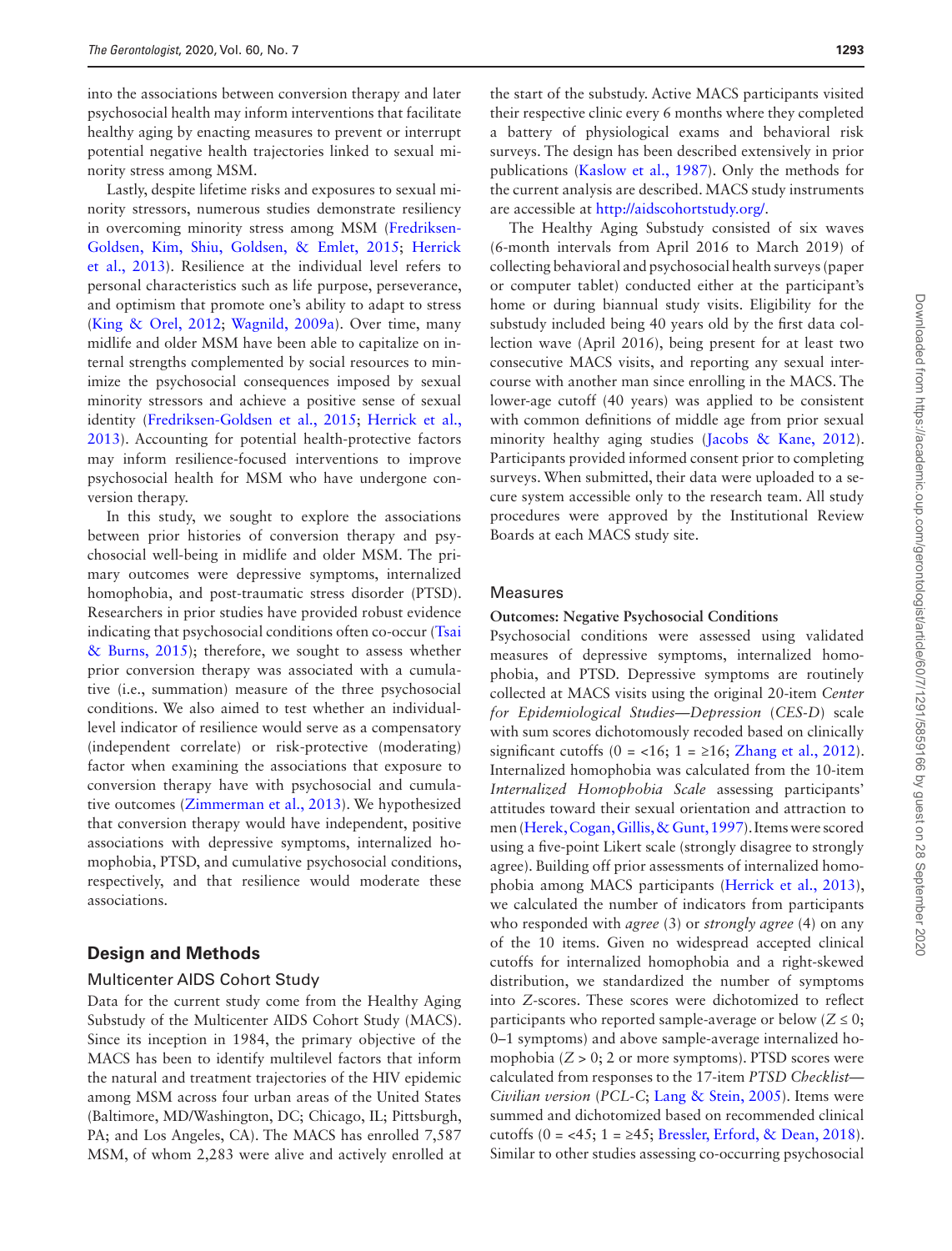conditions [\(Tsai & Burns, 2015\)](#page-11-16), we added the three outcomes together to create a cumulative psychosocial condition score (0–3 conditions). Given the small proportion of participants who reported 3 conditions, we categorized the cumulative scores as follows:  $0 = No$  condition;  $1 = 1$ condition,  $2 = \ge 2$  conditions).

#### **Prior Conversion Therapy**

A dichotomous ( $0 = No$ ,  $1 = Yes$ ) item was included, asking participants to indicate whether they had ever undergone conversion therapy to change their sexual orientation. Those who marked a "yes" response were provided a battery of items to specify the types of therapies undergone (psychotherapy, group-based therapy, prayer/religion-based therapy, gender role reinforcement, aversion therapy, pharmacological treatments, and other types), the age at which these therapies were initiated, the duration of time between therapy initiation and last session (1 session, <1 month, 1–6 months, 7–12 months, ≥12 months), the frequency at which sessions occurred (1 session at least 1 time per year, per month, per week, per day), and the extent to which undergoing conversion therapy was their decision (not at all, a little, somewhat, mostly, and completely; [Meanley](#page-11-7)  [et al., 2020\)](#page-11-7).

### **Resilience**

Resilience was measured using the 14-item resilience scale (RS14; [Aiena, Baczwaski, Schulenberg, & Buchanan,](#page-10-18)  [2015\)](#page-10-18). The RS14 defines resilience as a combination of protective factors including life purpose (e.g., having clear values), perseverance (e.g., motivation to persist in the face of difficulty), equanimity (e.g., ability to maintain composure and optimism), self-reliance (e.g., ability to problem-solve), and existential aloneness (e.g., comfort handling things on one's own) that shape an individual's capacity to withstand, adapt, or recover from stressors ([Wagnild, 2009b\)](#page-11-20). Items were scored using a seven-point Likert scale  $(0 =$  strongly disagree to  $6 =$  strongly agree), summed, then averaged together, with higher scores reflecting higher resilience.

## **Covariates**

Participants self-reported their age (date of birth), race/ethnicity  $(0 = \text{non-Hispanic white}; 1 = \text{non-Hispanic black};$ 2 = other [inclusive of Asian, Alaskan Native, Native Hawaiian/Pacific Islander, Native American, Hispanic-all races, and multiracial participants; developed based on low percentages]), educational attainment (0 = high school or less;  $1 =$  any college), and sexual identity  $(0 = \frac{gay}{ho}$ mosexual; 1 = other identity). Participants' current HIV serostatus was provided from tests prospectively collected at each visit by enzyme-linked immunosorbent assay and confirmed by Western blot  $(0 = \text{negative}; 1 = \text{positive}).$ MACS enrollment wave was classified using their participant identification  $(0 = \text{before } 2001; 1 = 2001 \text{ or later})$  and included to account for potential cohort effects.

#### Data Analysis

Of the six data collection waves, conversion therapy items were collected in Waves 2 (visit 66; October 2016 to March 2017), 3 (visit 67; April 2017 to September 2017), and 6 (visit 70; October 2018 to March 2019), resulting in an analytic sample of  $N = 1,296$  unique midlife and older MSM. Psychosocial outcomes were collected across multiple waves. Only participants' most recent scores were assessed to capture current psychosocial conditions. Participants providing incomplete responses  $(N = 140; 10.8\%)$  were excluded from the analysis, yielding a final analytic sample of  $N = 1,156$ . Providing incomplete responses was associated with younger age  $(t_{(1294)} = 2.78, p = .005)$ , nongay sexual identity ( $\chi^2_{(1)}$  = 19.72,  $p \lt .001$ ), less education  $(\chi^2_{(1)} = 7.75, p = .005)$ , and MACS enrollment after 2001  $(\chi^2_{(1)} = 7.56, p = .006)$ . Upon generating descriptive statistics, bivariate tests of association (chi-square and *t* tests) were used to highlight differences in exposure to conversion therapy (none vs any) by psychosocial outcomes, resiliency, and sociodemographic characteristics.

For single-outcome models (i.e., depressive symptoms, internalized homophobia, PTSD), we conducted unadjusted logistic regressions to assess the associations that conversion therapy, resilience, and covariates had with each psychosocial outcome. In the interest of being conservative, we included statistically associated variables and covariates at  $p < .10$  in multivariable models and controlled for sociodemographic characteristics observed to be relevant correlates to the psychosocial outcomes in prior research [\(Fredriksen-Goldsen et al., 2015;](#page-10-11) [Friedman](#page-10-19)  [et al., 2015;](#page-10-19) [Garbarski, 2015](#page-10-20)). In our first multivariable models, we assessed the main associations that prior conversion therapy and resilience had with each psychosocial outcome. Subsequent models were developed to assess resilience as a moderator of the association between prior conversion therapy and each psychosocial outcome by testing the interaction term, prior conversion therapy × resilience. We then assessed the association between conversion therapy and cumulative psychosocial health using multinomial regressions. Specifically, we repeated the same model-building procedures completed for the singleoutcome models to examine differences between those who reported zero versus one, zero versus two, and one versus two or more conditions.

## **Results**

#### Participant Characteristics

For the 1,156 participants, the mean (*SD*) age was 62.6 (8.6) years [\(Table 1](#page-4-0)). Most participants identified as non-Hispanic white (70.1%), reported gay as their sexual identity (89.4%), and were educated beyond high school (86.6%). Half (49.1%) of the sample were men living with HIV, and most participants enrolled in the MACS prior to 2001. Based on RS14 scores, participants exhibited high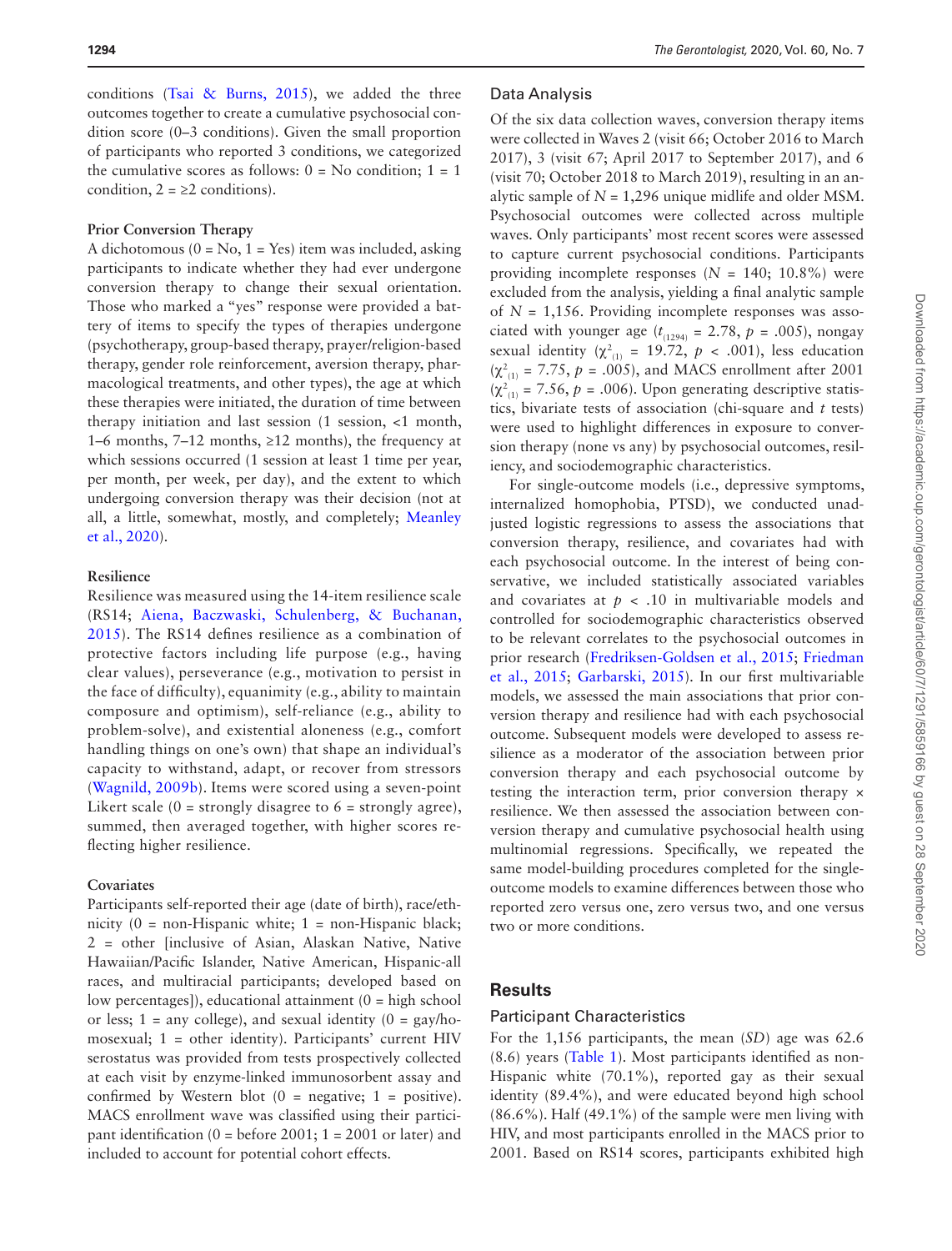#### <span id="page-4-0"></span>**Table 1.** Sample Characteristics of 1,156 Midlife and Older Men Who Have Sex With Men

|                                            | Lifetime conversion therapy exposure |                                  |                                   |               |               |
|--------------------------------------------|--------------------------------------|----------------------------------|-----------------------------------|---------------|---------------|
| Variable                                   | Full sample<br>$N = 1,156$           | No therapy<br>$n = 985 (85.2\%)$ | Any therapy<br>$n = 171 (14.8\%)$ | t or $\chi^2$ | $\mathcal{P}$ |
| Age (range $42-94$ years), $M(SD)$         | 62.58 (8.59)                         | 62.81(8.47)                      | 61.29(9.16)                       | 2.14          | $-.001$       |
| Race/ethnicity, $n$ (%)                    |                                      |                                  |                                   | 23.32         | $-.001$       |
| Non-Hispanic white                         | 810 (70.1)                           | 720 (88.9)                       | 90(11.1)                          |               |               |
| Non-Hispanic black                         | 220 (19.0)                           | 167(75.9)                        | 53(24.1)                          |               |               |
| Other                                      | 126(10.9)                            | 98 (77.8)                        | 28(22.2)                          |               |               |
| Sexual identity, $n$ (%)                   |                                      |                                  |                                   | 15.82         | $-.001$       |
| Gay                                        | 1,033(89.4)                          | 895 (86.6)                       | 138 (13.4)                        |               |               |
| Other                                      | 123(10.6)                            | 90 (73.2)                        | 33(26.8)                          |               |               |
| HIV status, $n$ (%)                        |                                      |                                  |                                   | 7.01          | .008          |
| Negative                                   | 588 (50.9)                           | 517 (87.9)                       | 71(12.1)                          |               |               |
| Positive                                   | 568 (49.1)                           | 468 (82.4)                       | 100(17.6)                         |               |               |
| Education level, $n$ (%)                   |                                      |                                  |                                   | 6.00          | .01           |
| High school or less                        | 155(13.4)                            | 122 (78.7)                       | 33(21.3)                          |               |               |
| Any college                                | 1,001(86.6)                          | 863 (86.2)                       | 138 (13.8)                        |               |               |
| Wave of MACS enrollment, $n$ (%)           |                                      |                                  |                                   | 21.34         | $-.001$       |
| Before 2001                                | 748 (64.7)                           | 664 (88.8)                       | 84 (11.2)                         |               |               |
| 2001 or later                              | 408 (35.3)                           | 321 (78.7)                       | 87(21.3)                          |               |               |
| Resilience (range $0-6$ ), $M(SD)$         | 4.80(1.16)                           | 4.87(1.10)                       | 4.43(1.38)                        | 4.53          | $-.001$       |
| Depressive symptoms, $n$ (%)               |                                      |                                  |                                   | 35.67         | $-.001$       |
| $CES-D$ score < 16                         | 883 (76.4)                           | 783 (88.7)                       | 100(11.3)                         |               |               |
| CES-D score $\geq 16$                      | 273(23.6)                            | 202(74.0)                        | 71(26.0)                          |               |               |
| Internalized homophobia, $n$ (%)           |                                      |                                  |                                   | 19.99         | $-.001$       |
| Average or below                           | 977(84.5)                            | 852 (87.2)                       | 125(12.8)                         |               |               |
| Above average                              | 179(15.5)                            | 133(74.3)                        | 46(25.7)                          |               |               |
| Post-traumatic stress disorder, $n$ (%)    |                                      |                                  |                                   | 22.20         | $-.001$       |
| $PCL-C$ score $< 45$                       | 1,055(91.3)                          | 915 (86.7)                       | 137(13.3)                         |               |               |
| $PCL-C score \ge 45$                       | 101(8.7)                             | 70 (69.3)                        | 34 (30.7)                         |               |               |
| Cumulative number of negative psychosocial |                                      |                                  |                                   | 51.57         | $-.001$       |
| conditions                                 |                                      |                                  |                                   |               |               |
| 0 conditions                               | 763 (66.0)                           | 688 (90.2)                       | 75 (9.8)                          |               |               |
| 1 condition                                | 259(22.4)                            | 205 (79.2)                       | 54(20.8)                          |               |               |
| $\geq$ 2 conditions                        | 134 (11.6)                           | 92 (68.7)                        | 42(31.3)                          |               |               |

*Note: CES-D* = *Center for Epidemiological Studies—Depression*; MACS = Multicenter AIDS Cohort Study; *PCL-C* = *PTSD Checklist—Civilian version*.

mean resilience (mean [*SD*], 4.80 [1.16], range = 0–6). A quarter (23.6%) of participants had depressive symptom scores per *CES-D* scores at or above the cutoff of clinical significance  $(≥16)$ , 15.5% had above-average internalized homophobia on the *Internalized Homophobia Scale*, and 9% had *PCL-C* scores classified as having PTSD (≥45).

A total of 171 participants (14.8%; [Table 2\)](#page-5-0) reported any prior conversion therapy experience, the most common consisting of psychotherapy (67.3%), group-based therapy (39.2%), and prayer/religion-based therapies (30.4%). The mean (*SD*) age at therapy initiation was 23.8 (10.2) years. Roughly a third of participants indicated limited decision-making power when therapy was initiated (29.8%), experienced sessions at least once per week when initiated (36.8%), and underwent conversion therapy for a duration of 6 or more months (36.9%). Prior therapy was more prevalent in participants who were older  $(p < .001)$ , have a racial/ethnic minority background (*p* < .001), do not identify as gay ( $p < .001$ ), live with HIV ( $p = .008$ ), had lower educational attainment (*p* = .01), and enrolled in the MACS after 2001 ( $p < .001$ ) compared to their respective counterparts. Participants who reported conversion therapy had lower mean resilience scores and were more likely to be classified as having depressive symptoms, above-average internalized homophobia, and PTSD compared to those who reported no prior conversion therapy ( $ps < .001$ ).

#### Regression Models

## **Depressive Symptoms**

In unadjusted models (Table 3), conversion therapy was positively associated (odds ratio [OR] = 2.75, 95% confidence interval [CI]: 1.96–3.87) with having a *CES-D* score  $\geq$  16. Resilience was inversely associated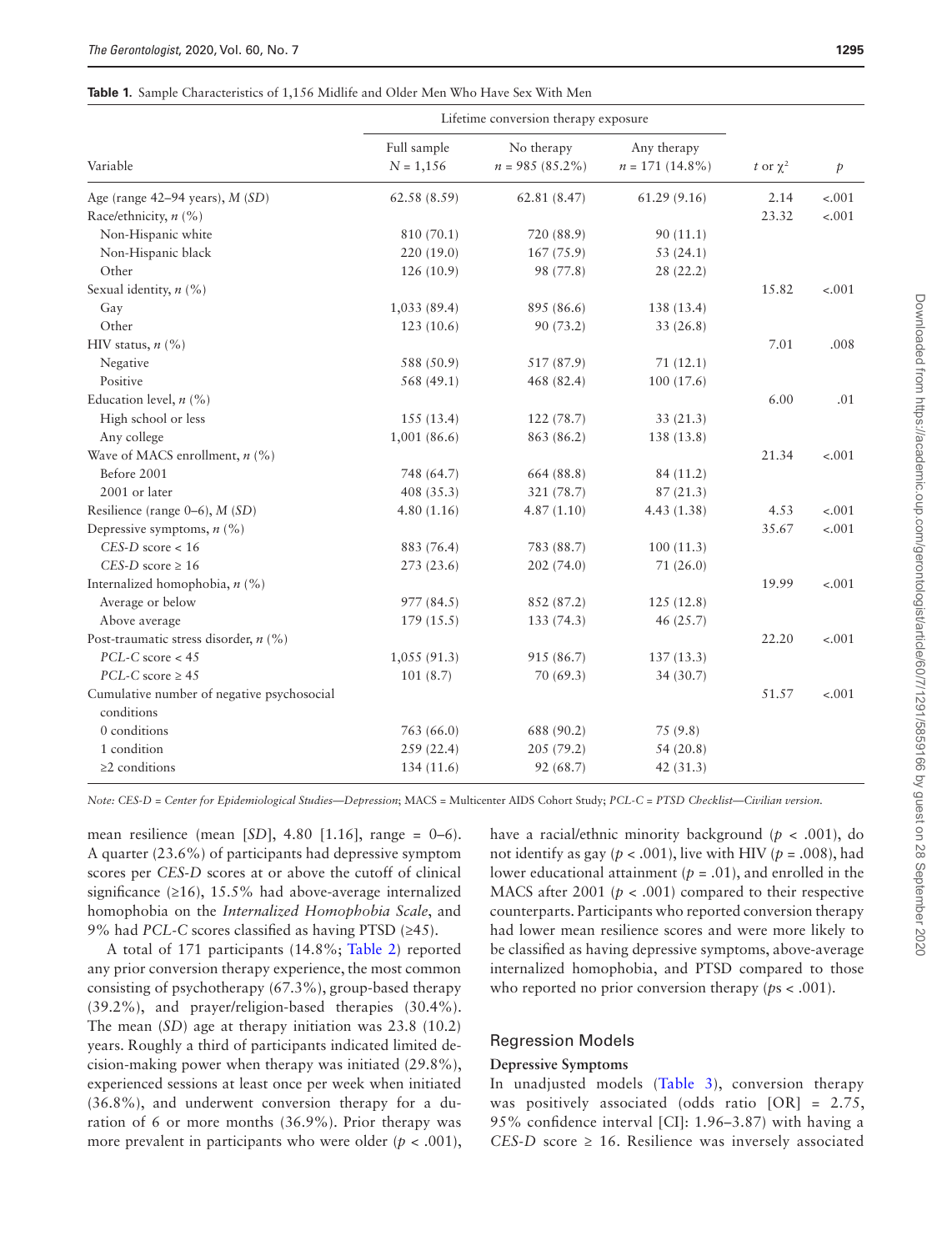<span id="page-5-0"></span>

| ы<br>г |  |
|--------|--|
|        |  |

| Conversion therapy type, $n \binom{9}{0}^b$           |               |
|-------------------------------------------------------|---------------|
| Psychotherapy                                         | 115(67.3)     |
| Group-based therapy                                   | 67(39.2)      |
| Prayer/religion-based                                 | 52(30.4)      |
| Gender role reinforcement                             | 16(9.4)       |
| Aversion therapy                                      | 7(4.1)        |
| Pharmacological treatment                             | 11(6.4)       |
| Other                                                 | 18 (10.5)     |
| Refuse to answer                                      | 6(3.5)        |
| Age therapy initiated (range $5-52$ years), $M(SD)^a$ | 23.83 (10.16) |
| Participant's decision to initiate therapy, $n$ (%)   |               |
| Not at all                                            | 32(18.7)      |
| A little                                              | 19 (11.1)     |
| Somewhat                                              | 19(11.1)      |
| Mostly                                                | 21 (12.3)     |
| Completely                                            | 48 (28.1)     |
| Refuse to answer                                      | 8(4.7)        |
| No response                                           | 24 (14.0)     |
| Therapy frequency, $n$ (%)                            |               |
| I only had 1 session                                  | 24 (14.0)     |
| At least 1 time per year                              | 12(7.0)       |
| At least 1 time per month                             | 33(19.3)      |
| At least 1 time per week                              | 57 (33.3)     |
| Everyday                                              | 6(3.5)        |
| Refuse to answer                                      | 15(8.8)       |
| No response                                           | 24 (14.0)     |
| Therapy length, $n$ (%)                               |               |
| I only had 1 session                                  | 22 (12.9)     |
| Less than 1 month                                     | 13(7.6)       |
| $1-6$ months                                          | 37(21.6)      |
| 7–12 months                                           | 22(12.9)      |
| More than 12 months                                   | 41(24.0)      |
| Refuse to answer                                      | 11(6.4)       |
| No response                                           | 25(14.6)      |

*Notes:* MSM = men who have sex with men.

a Mean score was calculated based on the 115 (67.3%) participants in the *Any Conversion Therapy* group that provided a response for Age Therapy Initiated variable.

b Responses were not mutually exclusive.

(OR = 0.37, 95% CI: 0.32–0.43) with having a *CES-D* score  $\geq$  16. These variables remained associated with depressive symptoms in the first multivariable model (conversion therapy: adjusted OR  $[AOR] = 1.72, 95\%$ CI: 1.11–2.69; resilience: AOR = 0.43, 95% CI: 0.37– 0.50;  $\chi^2_{\rm g}$  = 33.06,  $p < .001$ ). Younger age, having aboveaverage internalized homophobia, and PTSD were also associated with having a *CES-D* score ≥ 16. In the second multivariable model (not shown), resilience did not moderate the association between lifetime conversion therapy and depressive symptoms (Conversion Therapy × Resilience: AOR = 1.20, 95% CI: 0.82–1.74).

#### **Internalized Homophobia**

In unadjusted models [\(Table 3\)](#page-6-0), above-average internalized homophobia was positively associated with prior conversion therapy (OR = 2.36, 95% CI: 1.61–3.46) and inversely associated with resilience (OR = 0.81, 95% CI: 0.71–0.91). In the first multivariable model ( $\chi^2_{11}$  = 97.92,  $p \lt 0.001$ , only conversion therapy remained positively associated with having above-average internalized homophobia (AOR = 1.55, 95% CI: 1.01–2.38). Above-average internalized homophobia was higher in men who did not identify as gay and those with a *CES-D* score  $\geq 16$ compared to their respective counterparts. In the second multivariable model (not shown), resilience did not moderate the association between lifetime conversion therapy and internalized homophobia (Conversion Therapy × Resilience: AOR = 1.13, 95% CI: 0.83–1.54).

#### **Post-Traumatic Stress Disorder**

In unadjusted models ([Table 3](#page-6-0)), conversion therapy (OR = 2.89, 95% CI: 1.83–4.58) and resilience  $(OR = 0.52, 95\% \text{ CI: } 0.45 - 0.61)$  were associated with reporting a PTSD score at or above the clinical cutoff for probably diagnosis (*PCL-C* score  $\geq$  45). Only resilience remained inversely associated (AOR = 0.76, 95% CI: 0.63–0.92) with PTSD in the multivariable model (χ<sup>2</sup> <sup>11</sup> = 199.85, *p* < .001). Having a *CES-D* score ≥ 16 was positively associated with PTSD. In the second multivariable model (not shown), resilience did not moderate the association between lifetime conversion therapy and PTSD (AOR = 0.92, 95% CI: 0.61–1.38).

## **Cumulative Psychosocial Conditions**

In unadjusted models [\(Table 4](#page-7-0)), prior conversion therapy was associated with higher odds of having one (OR = 2.42, 95% CI: 1.65–3.54) and two or more psychosocial conditions (OR =  $4.19, 95\%$  CI: 2.71–6.48), respectively, compared with having no conditions. Prior conversion therapy was associated with higher odds of having two or more psychosocial conditions compared to having one psychosocial condition (OR = 1.73, 95% CI: 1.08–2.79). Conversion therapy remained a statistically significant correlate in the multivariable models for cumulative psychosocial conditions only when comparing one versus no psychosocial conditions (AOR = 2.05, 95% CI: 1.34–3.13), and when assessing two or more conditions compared to zero conditions  $(AOR = 2.56, 95\% \text{ CI: } 1.49-$ 4.41). Resilience was inversely associated with cumulative psychosocial conditions when comparing one versus zero conditions, two or more versus zero conditions, and two or more versus one condition. Reporting a sexual identity other than gay was associated with higher odds of reporting one versus zero conditions, and younger age was associated with lower odds of reporting two or more versus zero conditions. When testing moderation models (not shown), resilience did not moderate the associations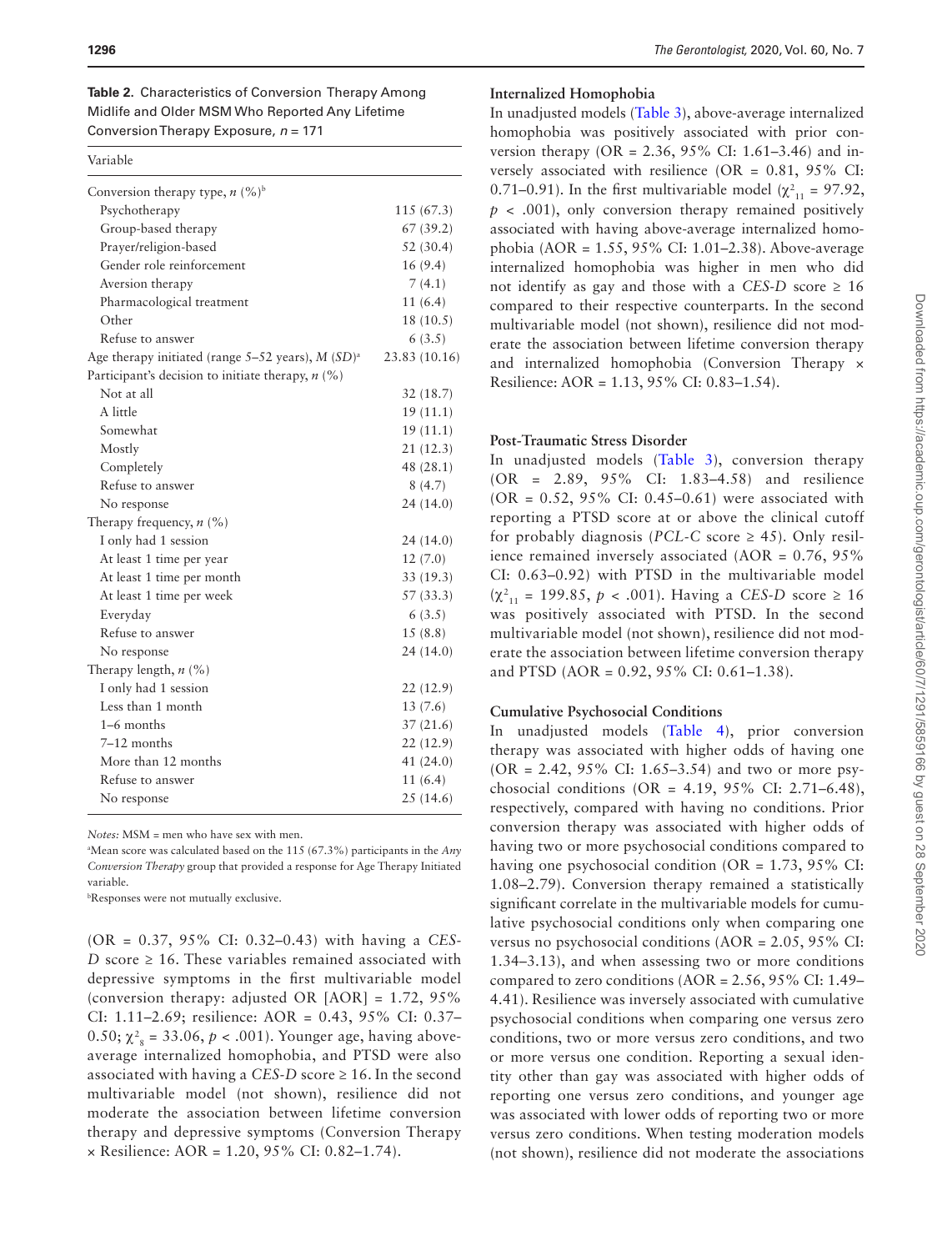|                                      | 0: $CES-D < 16$ ; 1: $CES-D \ge 16$<br>Depressive symptoms |                       | 0: average or below; 1: above average<br>Internalized homophobia |                       | 0: $PCL-C < 45$ ; 1: $PCL-C \geq 45$<br>Post-traumatic stress disorder |                         |
|--------------------------------------|------------------------------------------------------------|-----------------------|------------------------------------------------------------------|-----------------------|------------------------------------------------------------------------|-------------------------|
|                                      | Unadjusted                                                 | Adjusted 1            | Unadjusted                                                       | Adjusted 1            | Unadjusted                                                             | Adjusted 1              |
| Variables <sup>a</sup>               | OR (95% CI)                                                | AOR (95% CI)          | OR (95% CI)                                                      | AOR (95% CI)          | OR (95% CI)                                                            | AOR (95% CI)            |
| Any prior conversion therapy         | $2.75***$ (1.96-3.87)                                      | $1.72*(1.11-2.69)$    | $2.36***$ (1.61-3.46)                                            | $1.55*$ (1.01-2.38)   | $2.89***$ (1.83-4.58)                                                  | $1.38(0.79 - 2.41)$     |
| Resilience                           | $0.37***$ (0.32-0.43)                                      | $0.43***$ (0.37-0.50) | $0.81**$ (0.71–0.91)                                             | $0.98(0.84 - 1.14)$   | $0.52***$ (0.45-0.61)                                                  | $0.76**$ (0.63-0.92)    |
| Age                                  | $(0.96***0.94-0.97)$                                       | $0.98***$ (0.96-1.01) | $0.98*(0.96-0.99)$                                               | $1.01(0.98 - 1.03)$   | $0.94***$ (0.92-0.97)                                                  | $0.97(0.93 - 1.00)$     |
| Race/ethnicity                       |                                                            |                       |                                                                  |                       |                                                                        |                         |
| Non-Hispanic black                   | $1.66**$ (1.19-2.32)                                       | $1.13(0.69 - 1.83)$   | $2.51***$ (1.72-3.65)                                            | $1.38(0.85 - 2.22)$   | $1.96**$ (1.20-3.19)                                                   | $1.02(0.52 - 1.98)$     |
| Other                                | $1.87**$ (1.24-2.82)                                       | $0.97(0.54 - 1.74)$   | $2.63***$ (1.66-4.14)                                            | $1.87*$ (1.11-3.20)   | $1.64**$ (1.52-4.59)                                                   | $1.30(0.63 - 2.69)$     |
| Other sexual identity                | $1.27(0.83 - 1.93)$                                        |                       | $4.80***$ (3.20-7.19)                                            | $3.68***$ (2.32-5.84) | $2.12**$ (1.24-3.63)                                                   | $1.84(0.91 - 3.73)$     |
| HIV-positive serostatus (people      | $1.55**$ (1.18-2.04)                                       | $1.17(0.82 - 1.67)$   | $1.38(1.00 - 1.90)$                                              | $1.01(0.70 - 1.43)$   | $1.80**$ (1.19-2.75)                                                   | $1.15(0.69 - 1.90)$     |
| living with HIV)                     |                                                            |                       |                                                                  |                       |                                                                        |                         |
| Any college education                | $0.49***$ (0.34–0.70)                                      | $0.98(0.60 - 1.61)$   | $0.41***$ (0.28-0.61)                                            | $0.68(0.43 - 1.07)$   | $0.46***$ (0.28-0.75)                                                  | $1.02(0.55 - 1.89)$     |
| MACS enrollment 2001 or later        | $2.02***$ (1.53-2.66)                                      | $1.03(0.65 - 1.63)$   | $1.93***$ (1.40-2.67)                                            | $1.03(0.65 - 1.65)$   | $2.28***$ (1.51-3.43)                                                  | $0.83(0.44 - 1.56)$     |
| Depressive symptoms: $CES-D \geq 16$ |                                                            |                       | $2.60***$ (1.86-3.64)                                            | $2.13**$ (1.38-3.28)  | $30.99***$ (12.32-35.78)                                               | $12.88***$ (7.19-23.08) |
| Above-average internalized           | $2.60***$ (1.86-3.64)                                      | $.89**$ (1.24-2.90)   |                                                                  |                       | $2.71***$ (1.72-4.29)                                                  | $1.41(0.82 - 2.44)$     |
| homophobia                           |                                                            |                       |                                                                  |                       |                                                                        |                         |
| Post-traumatic stress disorder:      | $18.62***$ (11.37-30.49) $10.14***$ (5.92-17.37)           |                       | $2.51***$ (1.61-3.92)                                            | $1.14(0.66 - 1.95)$   |                                                                        |                         |
| $PCL-C \geq 45$                      |                                                            |                       |                                                                  |                       |                                                                        |                         |

Table 3. Logistic Regression Models Assessing the Associations Between Conversion Therapy and Psychosocial Health Conditions, N = 1,156 Middle-Aged and Older Adult **Table 3.** Logistic Regression Models Assessing the Associations Between Conversion Therapy and Psychosocial Health Conditions, *N* = 1,156 Middle-Aged and Older Adult Men Who Have Sex With Men Men Who Have Sex With Men

Referent groups-No lifetime conversion therapy; non-Hispanic white; gay/homosexual; HIV-; high school education or less; MACS enrollment before 1987; CES-D < 16; above-average internalized homophobia; PCL-C aReferent groups—No lifetime conversion therapy; non-Hispanic white; gay/homosexual; HIV−; high school education or less; MACS enrollment before 1987; *CES-D* < 16; above-average internalized homophobia; *PCL-C*  $< 45.$ 

<span id="page-6-0"></span>\*\*\* $p < .001$ . \*\* $p < .01$ . \* $p < .05$ . \*\*\**p* < .001. \*\**p* < .01. \**p* < .05.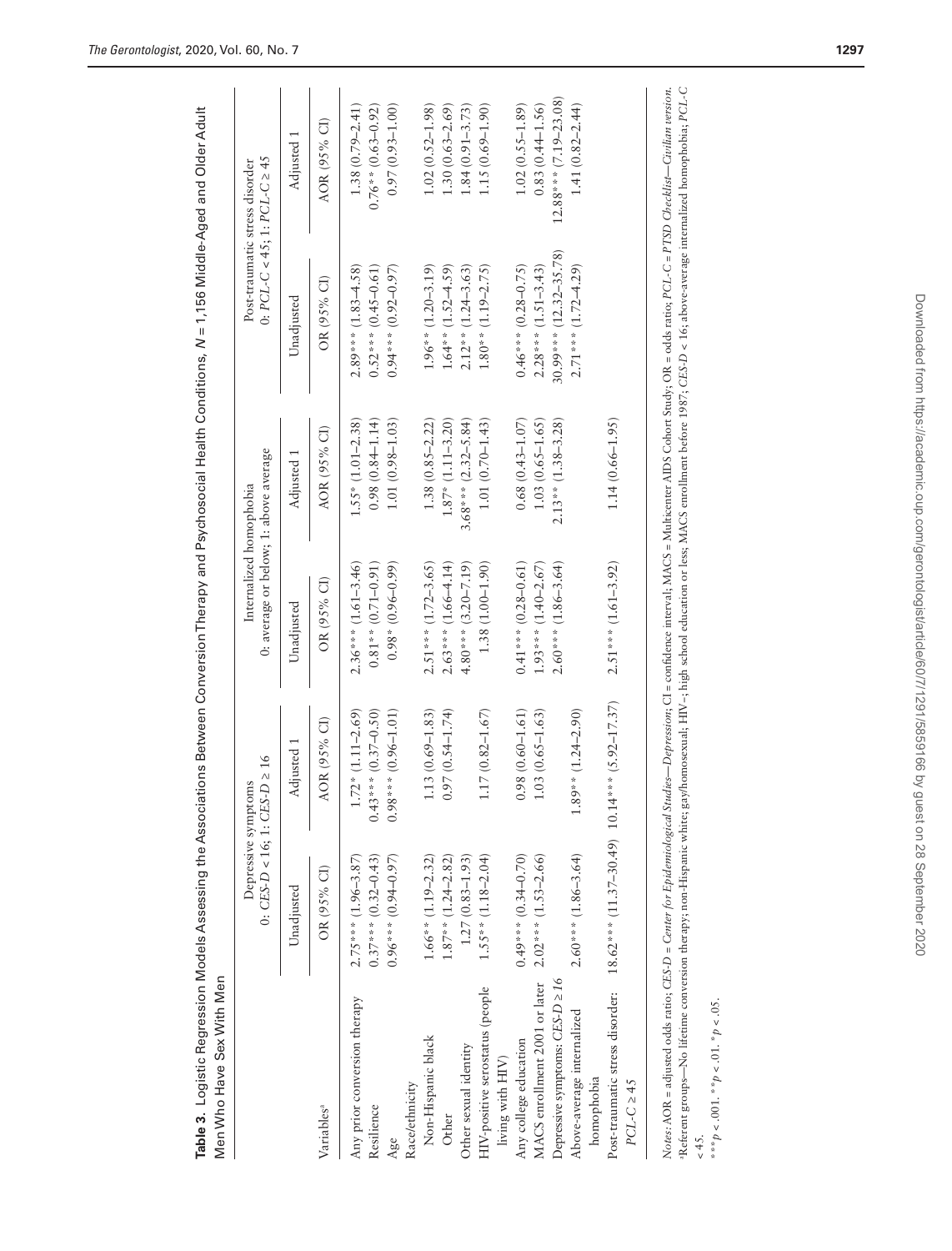|                          |                                  |                                   | Cumulative number of negative psychosocial conditions |                                   |                                        |                                   |
|--------------------------|----------------------------------|-----------------------------------|-------------------------------------------------------|-----------------------------------|----------------------------------------|-----------------------------------|
|                          | 0: No conditions; 1: 1 condition |                                   | 0: No conditions; $1: \geq 2$ conditions              |                                   | 0: 1 Condition; 1: $\geq$ 2 conditions |                                   |
|                          | Unadjusted                       | Adjusted 1                        | Unadjusted                                            | Adjusted 1                        | Unadjusted                             | Adjusted 1                        |
| Variables <sup>a</sup>   | <b>OR</b><br>$(95\% \text{ CI})$ | <b>AOR</b><br>$(95\% \text{ CI})$ | <b>OR</b><br>$(95\% \text{ CI})$                      | <b>AOR</b><br>$(95\% \text{ CI})$ | <b>OR</b><br>$(95\% \text{ CI})$       | <b>AOR</b><br>$(95\% \text{ CI})$ |
| Any prior conversion     | $2.42**$                         | $2.05**$                          | $4.19***$                                             | $2.56***$                         | $1.73*$                                | 1.46                              |
| therapy                  | $(1.65 - 3.54)$                  | $(1.34 - 3.13)$                   | $(2.71 - 6.48)$                                       | $(1.49 - 4.41)$                   | $(1.08 - 2.79)$                        | $(0.88 - 2.43)$                   |
| Resilience               | $0.52***$                        | $0.52***$                         | $0.37***$                                             | $0.41***$                         | $0.74***$                              | $0.75**$                          |
|                          | (0.45, 0.60)                     | $(0.45 - 0.60)$                   | $(0.30 - 0.44)$                                       | $(0.34 - 0.50)$                   | $(0.63 - 0.87)$                        | $(0.63 - 0.89)$                   |
| Age                      | $0.98**$                         | 1.00                              | $0.94***$                                             | $0.97*$                           | $0.94***$                              | 0.98                              |
|                          | $(0.96 - 0.99)$                  | $(0.98 - 1.02)$                   | $(0.91 - 0.96)$                                       | $(0.93 - 0.99)$                   | $(0.91 - 0.96)$                        | $(0.95 - 1.01)$                   |
| Race/ethnicity           |                                  |                                   |                                                       |                                   |                                        |                                   |
| Non-Hispanic black       | $1.62**$                         | 1.18                              | $2.80***$                                             | 1.38                              | $1.73*$                                | 1.44                              |
|                          | $(1.13 - 2.32)$                  | $(0.74 - 1.88)$                   | $(1.82 - 4.32)$                                       | $(0.74 - 2.56)$                   | $(1.06 - 2.82)$                        | $(0.78 - 2.65)$                   |
| Other                    | $1.89**$                         | 1.54                              | $3.03***$                                             | 1.68                              | 1.60                                   | 1.14                              |
|                          | $(1.22 - 2.94)$                  | $(0.91 - 2.63)$                   | $(1.78 - 5.15)$                                       | $(0.86 - 3.30)$                   | $(0.89 - 2.89)$                        | $(0.57 - 2.26)$                   |
| Other sexual identity    | $3.03***$                        | $2.70***$                         | $2.98***$                                             | 1.63                              | 0.98                                   | 0.85                              |
|                          | $(1.99 - 4.63)$                  | $(1.65 - 4.44)$                   | $(1.77 - 5.04)$                                       | $(0.81 - 3.30)$                   | $(0.57 - 1.69)$                        | $(0.46 - 1.57)$                   |
| HIV-positive serostatus  | 1.30                             | 1.07                              | $2.07**$                                              | 1.24                              | $1.59**$                               | 1.28                              |
| (people living with HIV) | $(0.98 - 1.72)$                  | $(0.78 - 1.48)$                   | $(1.42 - 3.02)$                                       | $(0.79 - 1.96)$                   | $(1.04 - 2.44)$                        | $(0.80 - 2.07)$                   |
| Any college education    | $0.59*$                          | 0.94                              | $0.32***$                                             | 0.68                              | $0.55*$                                | 0.72                              |
|                          | $(0.39 - 0.88)$                  | $(0.59 - 1.52)$                   | $(0.20 - 0.51)$                                       | $(0.38 - 1.22)$                   | $(0.33 - 0.91)$                        | $(0.41 - 1.25)$                   |
| MACS enrollment 2001     | $1.82***$                        | 1.14                              | $2.99***$                                             | 1.04                              | $1.64*$                                | 0.92                              |
| or later                 | $(1.36 - 2.43)$                  | $(0.75 - 1.74)$                   | $(2.05 - 4.34)$                                       | $(0.59 - 1.86)$                   | $(1.08 - 2.50)$                        | $(0.50 - 1.68)$                   |

<span id="page-7-0"></span>**Table 4.** Multinomial Logistic Regression Models Assessing the Association Between Conversion Therapy and Cumulative Psychosocial Health Conditions, *N* = 1,156 Middle-Aged and Older Adult Men Who Have Sex With Men

*Notes:* AOR = adjusted odds ratio; CI = confidence interval; MACS = Multicenter AIDS Cohort Study; OR = odds ratio.

a Referent groups—No lifetime conversion therapy; non-Hispanic white; gay/homosexual; HIV−; high school education or less; MACS enrollment before 1987. \*\*\**p* < .001. \*\**p* < .01. \**p* < .05.

between lifetime conversion therapy and cumulative psychosocial conditions when comparing one versus zero conditions (AOR =  $1.39, 95\%$  CI: 0.96–2.02), two or more versus one condition ( $AOR = 0.75-1.80$ ), and two or more versus one condition  $(AOR = 0.72, 95\% \text{ CI:})$  $0.47 - 1.09$ ).

# **Discussion and Implications**

To our knowledge, our study was the first to examine the association between conversion therapy histories and psychosocial health in midlife and older adult MSM. Excluding PTSD, our analyses supported our hypothesis that MSM who underwent conversion therapy would have higher odds of having negative psychosocial conditions compared with MSM who had not. These findings support classifying conversion therapy as a sexual minority stressor that contributes to psychosocial health inequality—specifically for depressive symptoms and internalized homophobia—within community samples of MSM.

In our study, participants who reported prior conversion therapy were more likely to have current depressive symptoms compared to those who had not undergone conversion therapy. These findings parallel a recent MACS analysis with MSM that exhibited sexuality-related victimization in formative years were linked to long-term depressive symptoms ([Surkan et al., 2020\)](#page-11-21). Furthermore, in a prior MACS analysis, researchers observed that MSM were largely able to reconcile experiences of internalized homophobia over the life course [\(Herrick et al., 2013\)](#page-10-12). Given that conversion therapy experiences were associated with above-average internalized homophobia in our sample, our findings suggest that these experiences may thwart the psychological processes that assist MSM in reconciling internalized homophobia over time.

Though sexual minority health experts argue that conversion therapies have the potential to elicit post-traumatic effects [\(Meanley et al., 2018;](#page-11-13) [Ryan et al., 2020](#page-11-12)), our null finding may mask differences in psychosocial risk that could be distinguished by the type (e.g., psychotherapy vs shock or aversion therapy) and chronicity (e.g., single vs multiple sessions) of the experience; however, we were not statistically powered to assess these differences. Regarding co-occurring psychosocial health conditions, more than one in 10 participants reported at least two of the three negative psychosocial outcomes. Men who were exposed to conversion therapy had higher odds of reporting at least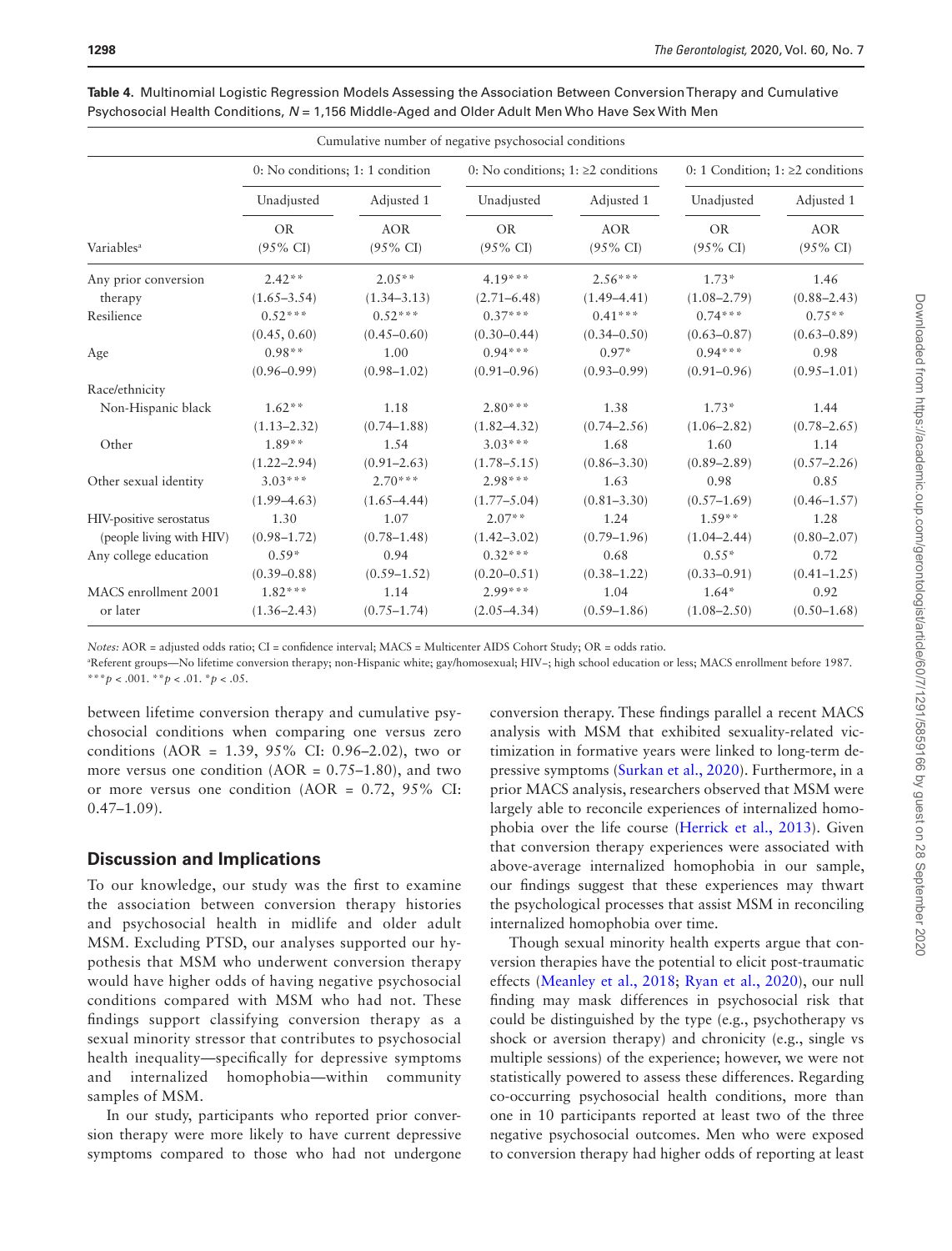two psychosocial conditions compared to those who had no exposure. These findings contribute support to organizations that denounce conversion therapy as unethical based on the potential danger imposed by these practices ([Maccio, 2011;](#page-11-9) [Meanley et al., 2020\)](#page-11-7).

Resilience did not serve as a moderator of the associations between prior conversion therapy and negative psychosocial well-being; however, it was independently associated with our outcomes of interest. A possible interpretation for this finding is that our resilience instrument captures an intrapersonal, trait-focused measurement of the construct. Resilience embodies both internal assets as well as social resources that assist individuals in overcoming or avoiding adverse health [\(Wight et al.,](#page-11-3)  [2016\)](#page-11-3). Identifying critical social resources that alleviate health consequences of minority stressors may better inform how resilience arises among MSM who underwent conversion therapy.

We observed that more than one in seven participants reported undergoing conversion therapy. Nearly 30% of these men indicated that initiating therapy was either *a little* or *not at all* their decision. Over 80% of those who reported conversion therapy specified that they underwent multiple sessions and for a duration exceeding 1 month. Our findings may reflect underestimates of conversion therapy given missing (i.e., skipped or refused) responses; nonetheless, these numbers elucidate that for many, undergoing conversion therapy was a chronic stressor.

#### Limitations

Our study has several limitations. The retrospective nature only permits us to argue conversion therapy as a contributing, rather than causal, factor of negative psychosocial health. The association of conversion therapy with psychosocial health may be confounded by alternative stressors experienced across the life course attributed to one's sexuality or other marginalized identities. Those who underwent conversion therapy may have been at greater risk of being exposed to other more severe, nonaffirming stressors compared with those who did not. Participants' responses were susceptible to recall bias as many reported undergoing conversion therapy as early as adolescence, thereby creating a significant time gap between therapy experience and current health statuses. Despite these limitations, our study design is supported by prior studies that acknowledge how sexual minority stressors often elicit enduring and salient effects ([Wight et al., 2012](#page-11-4)). Our study provided an ethical means to better understand large-scale and potentially long-term health implications of conversion therapy as a practice considered dangerous by prominent health organizations.

Our findings may only be generalizable to MSM with similar characteristics. Participants were recruited from a

community sample residing in four urban centers known to have greater available and accessible sexuality-affirming resources. As a result, recruiting participants from the MACS may introduce selection bias. The findings from our sample, who reside in highly resourced areas, may suggest that the magnitude of these associations is underestimated. As members of an existing cohort, barriers and motivations to participating in an HIV-focused study may differ from midlife and older MSM who are not enrolled in the cohort. Furthermore, sociodemographic variables like race/ ethnicity were collapsed to account for limited variance among several groups. In fact, the MACS consists of a predominantly non-Hispanic white sample of MSM. This minimized our capacity to make meaningful betweengroup comparisons. Finally, we observed differences by age, sexual orientation, and education between the final analytic sample and participants excluded because of incomplete responses, which may have introduced potential type II error.

#### Future Research

Despite these limitations, our findings have implications for future research and public health. Qualitative studies may provide complementary insight into our findings. Specifically, qualitative interviews with midlife and older MSM who underwent conversion therapy may offer more detailed information on the severity and chronicity of their experiences including how these practices affected their psychosocial health across the life course.

Research efforts should seek to identify sources of resiliency, both internal assets and social/community resources, among MSM that prevent or facilitate overcoming adverse health attributed to conversion therapy. Future surveillance illuminating the role of conversion therapy and health should also further expand assessments of psychosocial variables (e.g., substance abuse, coping, and self-esteem). These psychosocial factors may serve as potential mediators of physical health statuses (e.g., HIV infection, HIV viral load) among MSM.

Lastly, replicating our methods with additional, more diverse community samples of midlife and older MSM (compared to the MACS) will be informative to understanding the robustness of conversion therapy's associations with health when considering a variety of social and cultural factors. For instance, researchers in a prior study observed higher odds of being exposed to conversion therapy among racial/ethnic minority MSM [\(Meanley](#page-11-7)  [et al., 2020](#page-11-7)). The extent to which cultural factors relevant to racial/ethnic minority communities (e.g., gender norms, religiosity/spirituality) intersect with exposures to conversion therapies and subsequent health statuses attributed to these victimizing experiences warrant further investigation.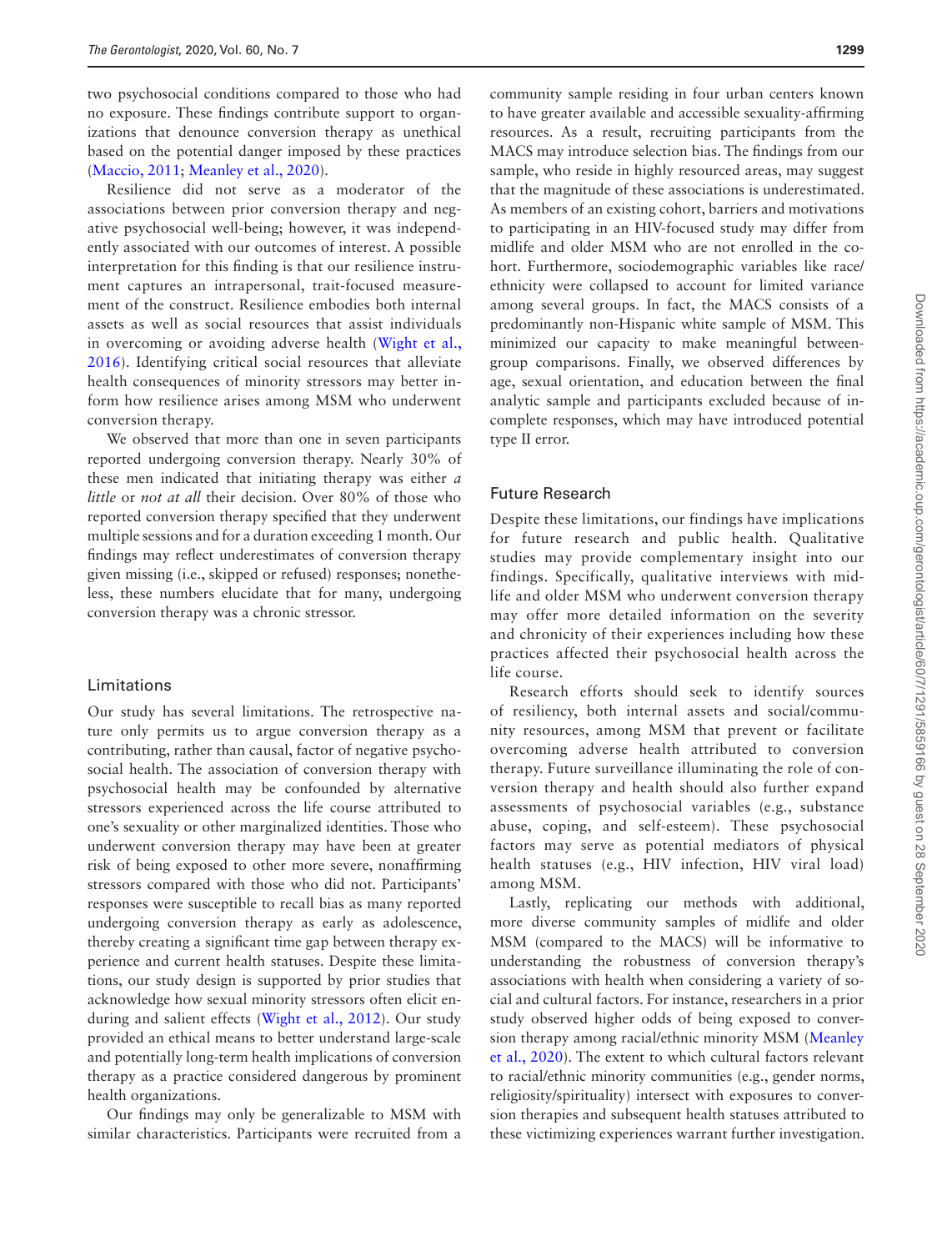#### Implications for Social Policy and Health Practice

Our findings provide support for the following actions toward advancing social policy and public health practice as they pertain to conversion therapy for sexual minority populations across the life course. Given projected estimates of conversion therapy exposure in the United States, there is potential for a high magnitude of harm imposed on sexual minorities by these practices [\(Mallory et al., 2018](#page-11-11)). Many states and local municipalities are continuing to pass legislation that bans licensed professionals from practicing conversion therapy on minors ([Movement Advancement](#page-11-10)  [Project, 2019](#page-11-10)). To minimize exposure and prevent the longterm negative health impacts of these practices, we suggest that these restrictions should become federal law and expanded to include language prohibiting *anyone*, including nonlicensed professionals, from practicing conversion therapy.

Community interventions must support the ongoing existence and scaling-up of antihomophobic stigma initiatives. Initiatives should raise awareness of the harms of conversion therapy and address strategies to affirm and/or support same-sex-attracted individuals in one's community networks. Furthermore, little is understood regarding the recovery processes to undo the psychological damages imposed by conversion therapy experiences. Researchers suggest that recovery processes may differ based on the chronicity and severity of the type of conversion therapy undergone as well as the social conditions that led to their participation (e.g., family rejection or reconciling sexual identity with religious beliefs; [Haldeman, 2012;](#page-10-21) [Horner, 2010\)](#page-10-10). Mental health and social service providers who work with midlife and older MSM should query clients about their experiences with and recovery from conversion therapy through practices that align with principles of sexual identityaffirmative therapy. Sexual identity-affirmative therapy addresses the socially and culturally relevant factors that shape sexual minorities' health and well-being, attending to the potential influences of social inequities (e.g., sexual minority stress) in their clients' lives ([O'Shaughnessy &](#page-11-22)  [Speir, 2018](#page-11-22)). While there are limited interventions specific to conversion therapy recovery, health providers must use their platform to impart valuing all aspects of a clients' identity, elicit clients' psychological strengths, foster resilience, and identify healthy forms of coping to minimize the negative contributions that conversion therapy has imposed on their clients' long-term psychosocial health ([Horner, 2010\)](#page-10-10). Screening those who have experienced these practices will assist in identifying negative psychosocial conditions that warrant immediate attention. This may also assist care providers in linking individuals to sexuality-affirming and trauma-informed resources that could positively affect their psychosocial well-being.

#### **Conclusions**

Collectively, midlife and older adult MSM communities have been exposed to severe instances of homophobic victimization over the life course. Many from these generations navigated sexual minority visibility and acceptance at a time when homophobic attitudes were widely accepted, and lesbian, gay, bisexual, transgender, and queer protections were nonexistent. Conversion therapies are sexuality nonaffirming stressors that contribute to negative psychosocial health consequences for midlife and older MSM. Our findings elucidated that midlife and older adult MSM who had undergone conversion therapy during their lifetime had higher odds of depressive symptoms, above-average internalized homophobia, and at least two co-occurring psychosocial conditions compared to men with no prior conversion therapy history. Though our study provides important insights into the potential dangers of conversion therapies, these findings may offer only a glimpse into the magnitude of harm imposed by these practices. Specifically, the severity and chronicity of specific types (e.g., aversion or shock therapies) of conversion therapy may elicit enduring health consequences that require greater or more potent forms of intervention for psychological recovery over the remaining life course. Lastly, multilevel interventions must minimize exposures to sexual minority stressors like conversion therapies and assist those who have been exposed to these practices to develop and sustain psychosocial resilience. In doing so, health experts and providers may facilitate MSM to achieve optimal psychosocial well-being as one ages into older adulthood.

# **Funding**

This research was supported by a grant from the National Institute of Minority Health and Health Disparities (5R01MD010680-05; PIs: Mackey R. Friedman, PhD, MPH and Michael W. Plankey, PhD).

# **Conflict of Interest**

None reported.

# **Acknowledgments**

The authors of this manuscript acknowledge with immense gratitude the men from the Multicenter AIDS Cohort Study (MACS) who have continued to give their time and support. Data in this manuscript were collected by the MACS, now the MACS/WIHS Combined Cohort Study (MWCCS). The opinions, arguments, and conclusions from our study represent those endorsed by the authors and do not necessarily reflect those of the MACS or the National Institutes of Health (NIH). MWCCS (Principal Investigators): Data Analysis and Coordination Center (Gypsyamber D'Souza, Stephen Gange, and Elizabeth Golub), U01-HL146193; Chicago-Cook County CRS (Mardge Cohen and Audrey French), U01-HL146245;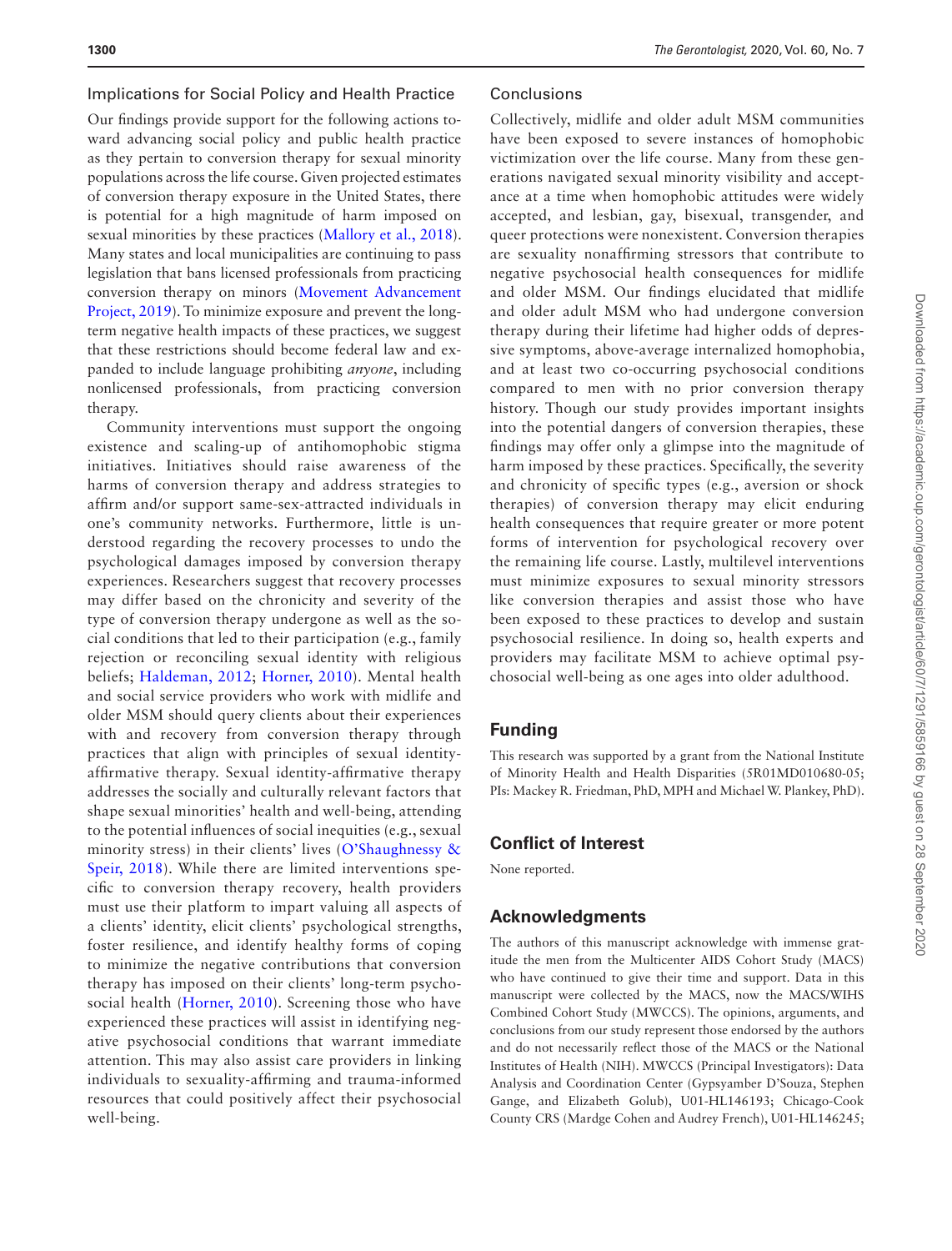Chicago-Northwestern CRS (Steven Wolinsky), U01-HL146240; Los Angeles CRS (Roger Detels), U01-HL146333; Metropolitan Washington CRS (Seble Kassaye and Daniel Merenstein), U01-HL146205; Pittsburgh CRS (Jeremy Martinson and Charles Rinaldo), U01-HL146208. The MWCCS is funded primarily by the National Heart, Lung, and Blood Institute (NHLBI), with additional co-funding from the Eunice Kennedy Shriver National Institute of Child Health & Human Development (NICHD), National Human Genome Research Institute (NHGRI), National Institute on Aging (NIA), National Institute of Dental & Craniofacial Research (NIDCR), National Institute of Allergy And Infectious Diseases (NIAID), National Institute of Neurological Disorders and Stroke (NINDS), National Institute of Mental Health (NIMH), National Institute on Drug Abuse (NIDA), National Institute of Nursing Research (NINR), National Cancer Institute (NCI), National Institute on Alcohol Abuse and Alcoholism (NIAAA), National Institute on Deafness and Other Communication Disorders (NIDCD), National Institute of Diabetes and Digestive and Kidney Diseases (NIDDK).

# **References**

- <span id="page-10-18"></span>Aiena, B. J., Baczwaski, B. J., Schulenberg, S. E., & Buchanan, E. M. (2015). Measuring resilience with the RS-14: A tale of two samples. *Journal of Personality Assessment*, **97**, 291–300. doi:[10](https://doi.org/10.1080/00223891.2014.951445) [.1080/00223891.2014.951445](https://doi.org/10.1080/00223891.2014.951445)
- <span id="page-10-2"></span>Austin, A., Herrick, H., & Proescholdbell, S. (2016). Adverse childhood experiences related to poor adult health among lesbian, gay, and bisexual individuals. *American Journal of Public Health,* **106**, 314–320. doi[:10.2105/ajph.2015.302904](https://doi.org/10.2105/ajph.2015.302904)
- <span id="page-10-7"></span>Beckstead, A. L. (2012). Can we change sexual orientation? *Archives of Sexual Behavior*, **41**, 121–134. doi:[10.1007/](https://doi.org/10.1007/s10508-012-9922-x) [s10508-012-9922-x](https://doi.org/10.1007/s10508-012-9922-x)
- <span id="page-10-9"></span>Bradshaw, K., Dehlin, J. P., Crowell, K. A., Galliher, R. V., & Bradshaw, W. S. (2015). Sexual orientation change efforts through psychotherapy for LGBQ individuals affiliated with the Church of Jesus Christ of Latter-day Saints. *Journal of Sex & Marital Therapy*, **41**, 391–412. doi[:10.1080/00926](https://doi.org/10.1080/0092623X.2014.915907) [23X.2014.915907](https://doi.org/10.1080/0092623X.2014.915907)
- <span id="page-10-17"></span>Bressler, R., Erford, B. T., & Dean, S. (2018). A systematic review of the posttraumatic stress disorder checklist (PCL). *Journal of Counseling & Development,* **96**, 167–186. doi:[10.1002/](https://doi.org/10.1002/jcad.12190) [jcad.12190](https://doi.org/10.1002/jcad.12190)
- <span id="page-10-4"></span>Cella, A. S. (2014). A voice in the room: The function of state legislative bans on sexual orientation change efforts for minors. *American Journal of Law & Medicine*, **40**, 113–140. doi:[10.1177/009885881404000104](https://doi.org/10.1177/009885881404000104)
- <span id="page-10-3"></span>Clark, C., Caldwell, T., Power, C., & Stansfeld, S. A. (2010). Does the influence of childhood adversity on psychopathology persist across the lifecourse? A 45-year prospective epidemiologic study. *Annals of Epidemiology*, **20**, 385–394. doi[:10.1016/j.](https://doi.org/10.1016/j.annepidem.2010.02.008) [annepidem.2010.02.008](https://doi.org/10.1016/j.annepidem.2010.02.008)
- <span id="page-10-5"></span>Cramer, R. J., Golom, F. D., LoPresto, C. T., & Kirkley, S. M. (2008). Weighing the evidence: Empirical assessment and ethical implications of conversion therapy. *Ethics & Behavior*, 18, 93–114. doi[:10.1080/10508420701713014](https://doi.org/10.1080/10508420701713014)
- <span id="page-10-6"></span>Dubrowski, P. R. (2015). The Ferguson V. Jonah verdict and a path towards national cessation of gay-to-straight "conversion therapy". *Northwestern University Law Review,* **110**,

77–117. [https://scholarlycommons.law.northwestern.edu/cgi/](https://scholarlycommons.law.northwestern.edu/cgi/viewcontent.cgi?article=1232&context=nulr_online) [viewcontent.cgi?article=1232&context=nulr\\_online](https://scholarlycommons.law.northwestern.edu/cgi/viewcontent.cgi?article=1232&context=nulr_online)

- <span id="page-10-0"></span>Fredriksen-Goldsen, K. I., Hoy-Ellis, C. P., Goldsen, J., Emlet, C. A., & Hooyman, N. R. (2014). Creating a vision for the future: Key competencies and strategies for culturally competent practice with lesbian, gay, bisexual, and transgender (LGBT) older adults in the health and human services. *Journal of Gerontological Social Work*, **57**, 80–107. doi[:10.1080/01634372.2014.890690](https://doi.org/10.1080/01634372.2014.890690)
- <span id="page-10-11"></span>Fredriksen-Goldsen, K. I., Kim, H. J., Shiu, C., Goldsen, J., & Emlet, C. A. (2015). Successful aging among LGBT older adults: Physical and mental health-related quality of life by age group. *The Gerontologist*, **55**, 154–168. doi[:10.1093/](https://doi.org/10.1093/geront/gnu081) [geront/gnu081](https://doi.org/10.1093/geront/gnu081)
- <span id="page-10-19"></span>Friedman, M. R., Stall, R., Silvestre, A. J., Wei, C., Shoptaw, S., Herrick, A.,…Plankey, M. W. (2015). Effects of syndemics on HIV viral load and medication adherence in the multicentre AIDS cohort study. *AIDS (London, England)*, **29**, 1087–1096. doi:[10.1097/QAD.0000000000000657](https://doi.org/10.1097/QAD.0000000000000657)
- <span id="page-10-20"></span>Garbarski, D. (2015). Racial/ethnic disparities in midlife depressive symptoms: The role of cumulative disadvantage across the life course. *Advances in Life Course Research*, **23**, 67–85. doi:[10.1016/j.alcr.2014.12.006](https://doi.org/10.1016/j.alcr.2014.12.006)
- <span id="page-10-8"></span>Haldeman, D. (2002). Helping gay and bisexual men recover from conversion therapies. *Journal of Gay & Lesbian Psychotherapy,* **5**, 119–132. doi[:10.1300/J236v05n03\\_08](https://doi.org/10.1300/J236v05n03_08)
- <span id="page-10-21"></span>Haldeman, D. C. (2012). Sexual orientation conversion therapy: Fact, fiction, and fraud. In S. H. Dworkin & M. Pope (Eds.), *Casebook for counseling: lesbian, gay, bisexual, and transgender persons and their families* (pp. 297–306). Alexandria, VA: American Counseling Association.
- <span id="page-10-16"></span>Herek, G. M., Cogan, J. C., Gillis, J. R., & Gunt, E. K. (1997). Correlates of internalized homophobia in a community sample of lesbians and gay men. *Journal of the Gay and Lesbian Medical Association,* **2**, 17–25. [https://psycnet.apa.org/](https://psycnet.apa.org/record/2012-20784-001) [record/2012-20784-001](https://psycnet.apa.org/record/2012-20784-001)
- <span id="page-10-12"></span>Herrick, A. L., Stall, R., Chmiel, J. S., Guadamuz, T. E., Penniman, T., Shoptaw, S.,…Plankey, M. W. (2013). It gets better: Resolution of internalized homophobia over time and associations with positive health outcomes among MSM. *AIDS and Behavior*, **17**, 1423–1430. doi:[10.1007/s10461-012-0392-x](https://doi.org/10.1007/s10461-012-0392-x)
- <span id="page-10-10"></span>Horner, J. (2010). Undoing the damage: Working with LGBT clients in postconversion therapy. *Columbia Social Work Review,* **34**, 107–125. doi:[10.7916/d8-8xxa-aq93](https://doi.org/10.7916/d8-8xxa-aq93)
- <span id="page-10-1"></span>Hoy-Ellis, C. P., & Fredriksen-Goldsen, K. I. (2016). Lesbian, gay, & bisexual older adults: Linking internal minority stressors, chronic health conditions, and depression. *Aging & Mental Health*, **20**, 1119–1130. doi[:10.1080/13607863.2016.1168362](https://doi.org/10.1080/13607863.2016.1168362)
- <span id="page-10-15"></span>Jacobs, R. J., & Kane, M. N. (2012). Correlates of loneliness in midlife and older gay and bisexual men. *Journal of Gay & Lesbian Social Services,* **24**, 40–61. doi[:10.1080/10538720.2012.64321](https://doi.org/10.1080/10538720.2012.643217) [7](https://doi.org/10.1080/10538720.2012.643217)
- <span id="page-10-14"></span>Kaslow, R. A., Ostrow, D. G., Detels, R., Phair, J. P., Polk, B. F., & Rinaldo, C. R., Jr. (1987). The Multicenter AIDS Cohort Study: Rationale, organization, and selected characteristics of the participants. *American Journal of Epidemiology*, **126**, 310–318. doi:[10.1093/aje/126.2.310](https://doi.org/10.1093/aje/126.2.310)
- <span id="page-10-13"></span>King, S. D., & Orel, N. (2012). Midlife and older gay men living with HIV/AIDS: The influence of resiliency and psychosocial